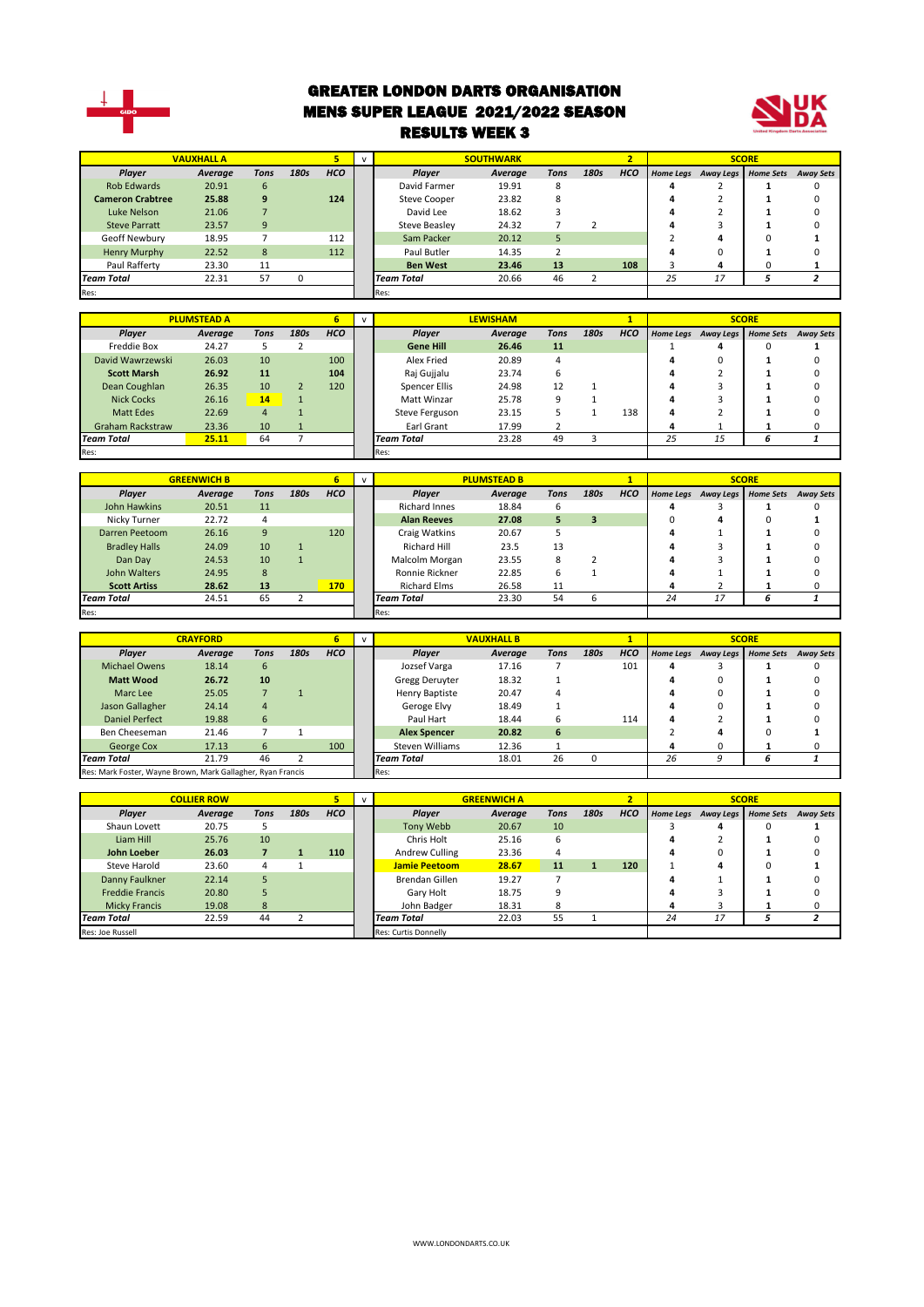



| <b>Position</b> | <b>Team</b>          | <b>Games</b><br><b>Played</b> | <b>Games</b><br><b>Won</b> | <b>Games</b><br>Lost | <b>Legs For</b> | <b>Legs</b><br><b>Against</b> | <b>Leg</b><br><b>Difference</b> | <b>Sets For</b> | <b>Sets</b><br><b>Against</b> | <b>Set</b><br><b>Difference</b> | <b>Tons</b> | <b>180s</b>              | <b>Team</b><br><b>Average</b> | <b>Points</b> |
|-----------------|----------------------|-------------------------------|----------------------------|----------------------|-----------------|-------------------------------|---------------------------------|-----------------|-------------------------------|---------------------------------|-------------|--------------------------|-------------------------------|---------------|
|                 | PLUMSTEAD A          | 3                             | 3                          | 0                    | 71              | 37                            | 34                              | 16              |                               | 11                              | 165         | 13                       | 25.34                         | 16            |
|                 | <b>CRAYFORD</b>      |                               | 3                          | 0                    | 72              | 44                            | 28                              | 15              | b                             | 9                               | 163         | 4                        | 22.19                         | 15            |
| 3               | <b>GREENWICH B</b>   | 3                             | $\overline{2}$             |                      | 69              | 40                            | 29                              | 15              | 6                             | 9                               | 185         | 12                       | 25.09                         | 15            |
| 4               | <b>GREENWICH A</b>   |                               | r                          |                      | 63              | 55                            | 8                               | 11              | 10                            | ÷                               | 152         |                          | 21.08                         | 11            |
| 5               | <b>VAUXHALL A</b>    | 3                             | $\overline{ }$             |                      | 61              | 59                            | $\overline{2}$                  | 10              | 11                            | $-1$                            | 160         | $\overline{2}$           | 22.11                         | 10            |
| ь               | <b>COLLIER ROW</b>   |                               | h                          | 0                    | 42              | 37                            |                                 | q               |                               | 4                               | 88          | 3                        | 21.43                         | 9             |
|                 | <b>BETHNAL GREEN</b> |                               |                            |                      | 37              | 35                            | $\overline{2}$                  | 8               | 6                             |                                 | 96          | $\overline{\phantom{0}}$ | 23.55                         | 8             |
| 8               | LEWISHAM             | 3                             |                            |                      | 49              | 67                            | $-18$                           | 8               | 13                            | -5                              | 154         | כ                        | 22.37                         | 8             |
| 9               | <b>PLUMSTEAD B</b>   | 3                             | $\mathbf{0}$               | 3                    | 52              | 69                            | $-17$                           | 6               | 15                            | -9                              | 157         | 11                       | 21.95                         | 6             |
| 10              | <b>SOUTHWARK</b>     |                               | 0                          |                      | 33              | 77                            | $-44$                           | 4               | 17                            | $-13$                           | 121         | 8                        | 22.20                         | Д             |
| 11              | <b>VAUXHALL B</b>    |                               | $\mathbf 0$                |                      | 22              | 51                            | $-29$                           |                 | 11                            | $-8$                            | 56          | $\overline{4}$           | 18.13                         | $\mathbf{3}$  |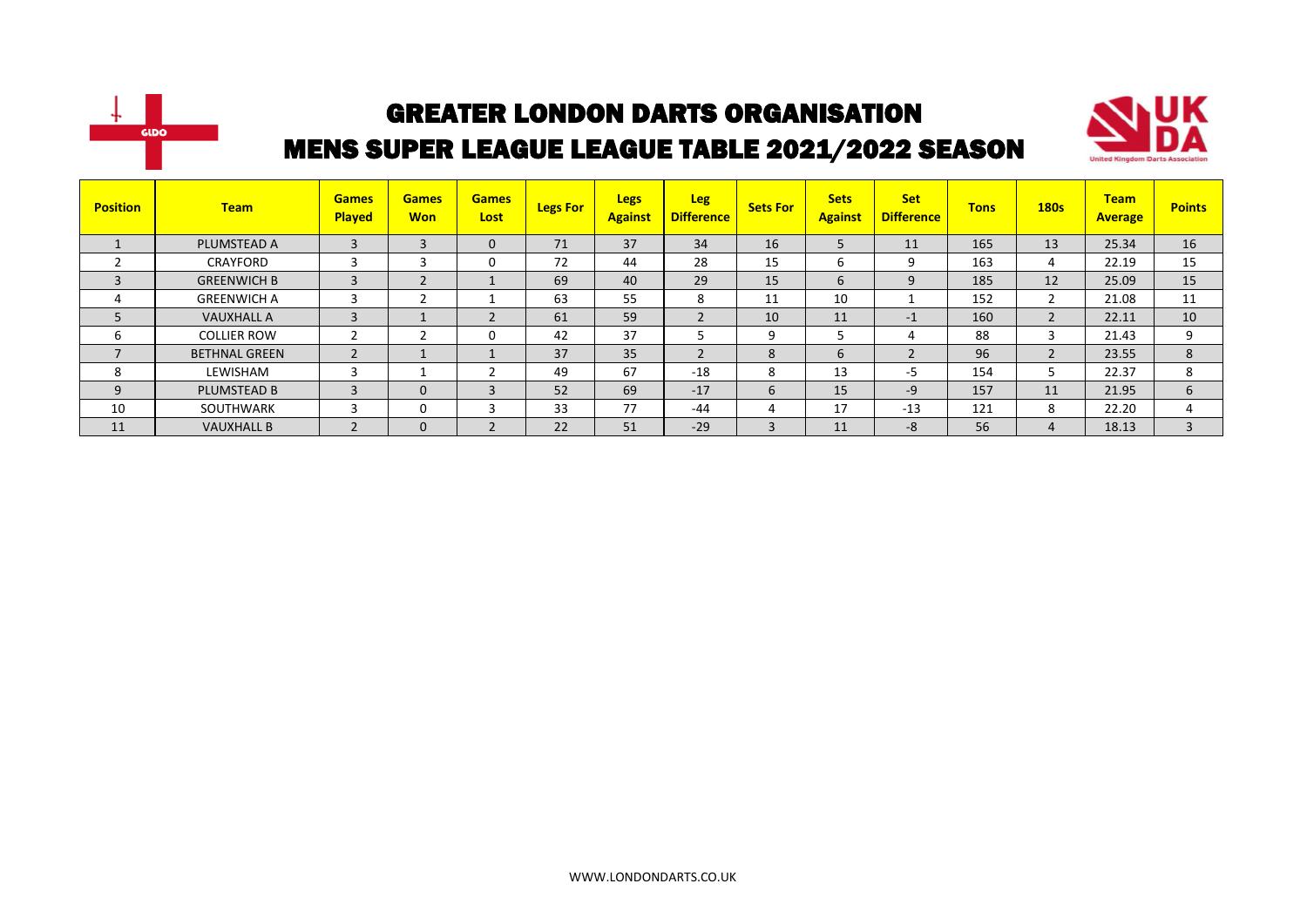



| <b>Position</b> | <b>Player</b>           | <b>Team</b>          | <b>County</b>    | <b>Attended</b> | <b>Games</b><br>Played | <b>Games</b><br><b>Won</b> | <b>Games</b><br>Lost | Legs<br>For    | <b>Legs</b><br><b>Against</b> | Leg<br><b>Diff</b> | <b>Tons</b> | <b>180s</b>    | <b>High</b><br><b>Checkout</b> | <b>Average</b> | <b>Dyanmic</b><br><b>Average</b> |
|-----------------|-------------------------|----------------------|------------------|-----------------|------------------------|----------------------------|----------------------|----------------|-------------------------------|--------------------|-------------|----------------|--------------------------------|----------------|----------------------------------|
| $\mathbf{1}$    | <b>Scott Marsh</b>      | Plumstead A          | <b>LONDON</b>    | 3               | $\overline{3}$         | 3                          | $\Omega$             | 12             | $\overline{3}$                | 9                  | 24          | $\mathbf{1}$   | 142                            | 27.98          | 30.98                            |
| $\overline{2}$  | David Wawrzewski        | Plumstead A          | <b>LONDON</b>    | 3               | 3                      | 3                          | $\Omega$             | 12             | $\Omega$                      | 12                 | 26          | $\overline{2}$ | 100                            | 27.67          | 30.67                            |
| 3               | Darren Peetoom          | Greenwich B          | <b>ESSEX</b>     | 3               | $\overline{3}$         | 3                          | $\mathbf{0}$         | 12             | $\mathbf{1}$                  | 11                 | 25          | $\mathbf{1}$   | 120                            | 27.67          | 30.67                            |
| 4               | Aaron Beeney            | Bethnal Green        | <b>NO</b>        | $\overline{2}$  | $\overline{2}$         | $\overline{2}$             | $\mathbf 0$          | 8              | $\mathbf 0$                   | 8                  | 18          | $\mathbf 0$    | 0                              | 28.14          | 30.14                            |
| 5               | Dan Day                 | Greenwich B          | <b>LONDON</b>    | $\overline{2}$  | $\overline{2}$         | $\overline{2}$             | $\Omega$             | 8              | $\overline{4}$                | $\overline{4}$     | 25          | $\mathbf{1}$   | $\Omega$                       | 27.02          | 29.02                            |
| 6               | <b>Bradley Halls</b>    | Greenwich B          | <b>ESSEX</b>     | $\overline{3}$  | $\overline{3}$         | $\overline{2}$             | $\mathbf{1}$         | 10             | 8                             | $\overline{2}$     | 29          | 4              | 161                            | 26.51          | 28.51                            |
| $\overline{7}$  | Jamie Peetoom           | Greenwich A          | <b>ESSEX</b>     | $\overline{3}$  | $\overline{3}$         | $\overline{3}$             | $\Omega$             | 12             | $\overline{2}$                | 10                 | 29          | $\mathbf{1}$   | 120                            | 25.27          | 28.27                            |
| 8               | <b>Graham Rackstraw</b> | Plumstead A          | <b>LONDON</b>    | 3               | $\overline{3}$         | 3                          | $\mathbf 0$          | 12             | $\overline{2}$                | 10                 | 25          | $\mathbf{1}$   | $\mathbf 0$                    | 24.63          | 27.63                            |
| 9               | <b>Scott Artiss</b>     | Greenwich B          | <b>LONDON</b>    | 3               | $\overline{3}$         | $\overline{2}$             | $\mathbf{1}$         | 10             | 6                             | $\overline{4}$     | 30          | $\overline{2}$ | 170                            | 25.60          | 27.60                            |
| 10              | Lee Cocks               | Plumstead A          | <b>LONDON</b>    | $\overline{2}$  | $\overline{2}$         | $\overline{2}$             | $\mathbf 0$          | 8              | $\mathbf{1}$                  | $\overline{7}$     | 15          | $\mathbf{1}$   | 0                              | 25.52          | 27.52                            |
| 11              | Matt Wood               | Crayford             | <b>LONDON</b>    | $\overline{3}$  | $\overline{3}$         | $\overline{2}$             | $\mathbf{1}$         | 9              | 5                             | $\overline{4}$     | 26          | $\Omega$       | $\Omega$                       | 25.40          | 27.40                            |
| 12              | John Loeber             | <b>Collier Row</b>   | <b>YES</b>       | $\overline{2}$  | $\overline{2}$         | $\overline{2}$             | $\Omega$             | 8              | $\Omega$                      | 8                  | 15          | $\mathbf{1}$   | 110                            | 25.39          | 27.39                            |
| 13              | <b>Ben West</b>         | Southwark            | <b>LONDON</b>    | 3               | $\overline{3}$         | $\mathbf{1}$               | $\overline{2}$       | 6              | 11                            | $-5$               | 34          | $\mathbf{0}$   | 108                            | 26.30          | 27.30                            |
| 14              | <b>Nick Cocks</b>       | Plumstead A          | <b>LONDON</b>    | $\mathbf{1}$    | $\mathbf{1}$           | $\mathbf{1}$               | $\Omega$             | 4              | $\overline{3}$                | $\mathbf{1}$       | 14          | $\mathbf{1}$   | $\mathbf 0$                    | 26.16          | 27.16                            |
| 15              | Marc Lee                | Crayford             | <b>NO</b>        | $\overline{3}$  | $\overline{3}$         | $\overline{3}$             | $\Omega$             | 12             | $\overline{3}$                | 9                  | 27          | $\mathbf{1}$   | 0                              | 23.67          | 26.67                            |
| 16              | Liam Hill               | <b>Collier Row</b>   | <b>LONDON</b>    | $\overline{2}$  | $\overline{2}$         | $\overline{2}$             | $\Omega$             | 8              | 5                             | 3                  | 20          | $\mathbf{1}$   | $\Omega$                       | 24.49          | 26.49                            |
| 17              | <b>Henry Murphy</b>     | Vauxhall A           | <b>MIDDLESEX</b> | 3               | $\overline{3}$         | $\overline{3}$             | $\Omega$             | 12             | $\mathbf{1}$                  | 11                 | 23          | $\mathbf{0}$   | 130                            | 23.48          | 26.48                            |
| 18              | John Walters            | Greenwich B          | LONDON           | 3               | $\overline{3}$         | $\overline{2}$             | $\mathbf{1}$         | 10             | 6                             | 4                  | 23          | $\mathbf{1}$   | 106                            | 24.42          | 26.42                            |
| 19              | <b>Alan Reeves</b>      | Plumstead B          | <b>YES</b>       | $\overline{2}$  | $\overline{2}$         | $\mathbf{1}$               | $\mathbf{1}$         | $\overline{7}$ | $\overline{a}$                | $\overline{3}$     | 16          | $\overline{4}$ | 102                            | 25.41          | 26.41                            |
| 20              | Paul Amos               | Greenwich B          | <b>NO</b>        | $\overline{2}$  | $\overline{2}$         | $\overline{2}$             | $\Omega$             | 8              | $\Omega$                      | 8                  | 12          | $\mathbf{1}$   | $\Omega$                       | 24.25          | 26.25                            |
| 21              | <b>Spencer Ellis</b>    | Lewisham             | <b>NO</b>        | 3               | $\overline{3}$         | $\overline{2}$             | $\mathbf{1}$         | 11             | 8                             | $\overline{3}$     | 31          | $2^{\circ}$    | 114                            | 24.08          | 26.08                            |
| 22              | <b>Cameron Crabtree</b> | Vauxhall A           | <b>YES</b>       | 3               | $\overline{3}$         | 3                          | $\mathbf 0$          | 12             | 6                             | 6                  | 23          | $\mathbf 0$    | 124                            | 22.88          | 25.88                            |
| 23              | Gene Hill               | Lewisham             | <b>LONDON</b>    | 3               | $\overline{3}$         | $\overline{2}$             | $\mathbf{1}$         | 8              | 6                             | $\overline{2}$     | 25          | $\mathbf{0}$   | $\mathbf{0}$                   | 23.85          | 25.85                            |
| 24              | Matt Winzar             | Lewisham             | <b>LONDON</b>    | 3               | $\overline{3}$         | 1                          | $\overline{2}$       | 10             | 10                            | $\Omega$           | 33          | $\overline{2}$ | $\Omega$                       | 24.84          | 25.84                            |
| 25              | John Hind               | <b>Bethnal Green</b> | <b>LONDON</b>    | $\overline{2}$  | $\overline{2}$         | $\overline{2}$             | $\mathbf{0}$         | 8              | $\overline{4}$                | $\overline{4}$     | 18          | $\mathbf{1}$   | 120                            | 23.68          | 25.68                            |
| 26              | <b>Matt Edes</b>        | Plumstead A          | <b>LONDON</b>    | 3               | $\overline{3}$         | $\overline{2}$             | $\mathbf{1}$         | 8              | 8                             | $\Omega$           | 17          | 3              | $\Omega$                       | 23.66          | 25.66                            |
| 27              | <b>Steve Beasley</b>    | Southwark            | <b>LONDON</b>    | 3               | $\overline{3}$         | $\mathbf{1}$               | $\overline{2}$       | 8              | 11                            | $-3$               | 19          | 5              | $\Omega$                       | 24.65          | 25.65                            |
| 28              | Steve Ferguson          | Lewisham             | <b>LONDON</b>    | 3               | $\overline{3}$         | $\overline{2}$             | $\mathbf{1}$         | 10             | 9                             | $\mathbf{1}$       | 27          | $\mathbf{1}$   | 138                            | 23.49          | 25.49                            |
| 29              | Tony Webb               | Greenwich A          | <b>YES</b>       | $\overline{3}$  | $\overline{3}$         | 3                          | $\Omega$             | 12             | 6                             | 6                  | 27          | $\mathbf{0}$   | $\mathbf{0}$                   | 22.48          | 25.48                            |
| 30              | Jason Gallagher         | Crayford             | <b>LONDON</b>    | 3               | $\overline{3}$         | 3                          | $\Omega$             | 12             | $\overline{2}$                | 10                 | 19          | $\mathbf{1}$   | $\Omega$                       | 22.43          | 25.43                            |
| 31              | <b>Consilio Misfud</b>  | <b>Bethnal Green</b> | <b>YES</b>       | $\overline{2}$  | $\overline{2}$         | $\overline{2}$             | $\Omega$             | 8              | $\overline{3}$                | 5                  | 11          | $\Omega$       | $\overline{0}$                 | 23.26          | 25.26                            |
| 32              | Ben Cheeseman           | Crayford             | LONDON           | 3               | 3                      | $\overline{2}$             | 1                    | 10             | 8                             | 2                  | 25          | $\mathbf{1}$   | 110                            | 23.22          | 25.22                            |
| 33              | <b>Steve Cooper</b>     | Southwark            | <b>NO</b>        | 3               | $\overline{3}$         | $\mathbf{1}$               | $\overline{2}$       | 8              | 9                             | $-1$               | 21          | $\mathbf{1}$   | 0                              | 24.19          | 25.19                            |
| 34              | Freddie Box             | Plumstead A          | <b>KENT</b>      | 3               | 3                      | $\mathbf{1}$               | $\overline{2}$       | $\overline{7}$ | 9                             | $-2$               | 23          | $\overline{2}$ | $\Omega$                       | 23.94          | 24.94                            |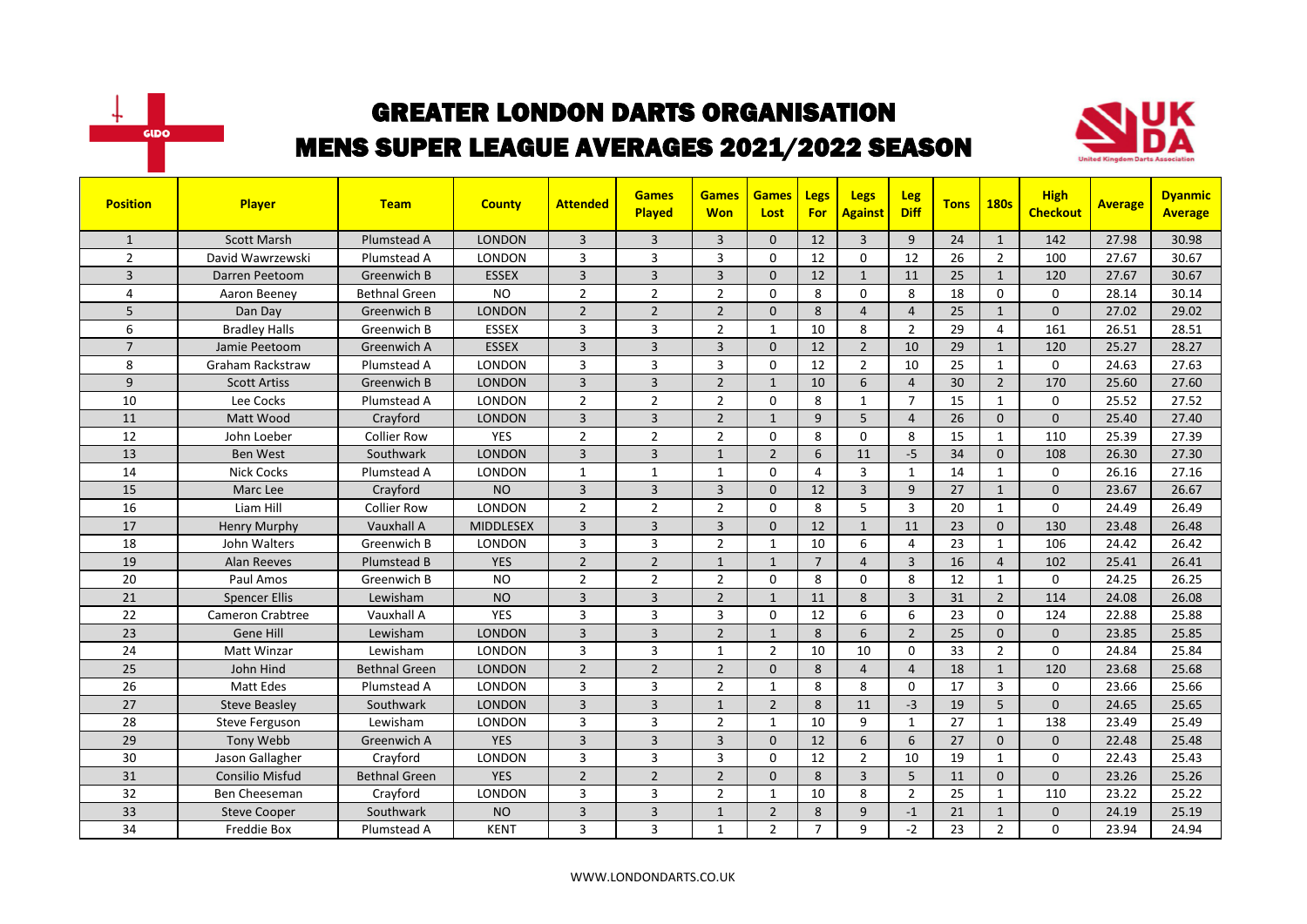



| <b>Position</b> | <b>Player</b>         | <b>Team</b>          | <b>County</b>    | <b>Attended</b> | <b>Games</b><br>Played | <b>Games</b><br><b>Won</b> | <b>Games</b><br>Lost | Legs<br>For    | <b>Legs</b><br>Against | Leg<br><b>Diff</b> | <b>Tons</b>    | <b>180s</b>    | <b>High</b><br><b>Checkout</b> | <b>Average</b> | <b>Dyanmic</b><br><b>Average</b> |
|-----------------|-----------------------|----------------------|------------------|-----------------|------------------------|----------------------------|----------------------|----------------|------------------------|--------------------|----------------|----------------|--------------------------------|----------------|----------------------------------|
| 35              | Dean Coughlan         | Plumstead A          | <b>LONDON</b>    | $\overline{3}$  | $\overline{3}$         | $\mathbf{1}$               | $\overline{2}$       | 8              | 11                     | $-3$               | 21             | $\overline{2}$ | 120                            | 23.78          | 24.78                            |
| 36              | Chris Holt            | Greenwich A          | <b>LONDON</b>    | $\overline{2}$  | $\overline{2}$         | $\mathbf{1}$               | 1                    | 6              | 6                      | $\Omega$           | 14             | $\Omega$       | $\Omega$                       | 23.50          | 24.50                            |
| 37              | <b>Steve Parratt</b>  | Vauxhall A           | <b>YES</b>       | $\overline{3}$  | $\overline{3}$         | $\overline{2}$             | $\mathbf{1}$         | 9              | 8                      | $\mathbf{1}$       | 23             | $\mathbf{1}$   | $\mathbf{0}$                   | 22.47          | 24.47                            |
| 38              | <b>Richard Elms</b>   | Plumstead B          | <b>KENT</b>      | 3               | 3                      | 1                          | $\overline{2}$       | $\overline{7}$ | 8                      | $-1$               | 25             | $\mathbf 0$    | $\mathbf 0$                    | 23.34          | 24.34                            |
| 39              | <b>Richard Hill</b>   | Plumstead B          | <b>NO</b>        | $\overline{3}$  | $\overline{3}$         | $\mathbf{1}$               | $\overline{2}$       | 9              | 9                      | $\mathbf{0}$       | 36             | $\mathbf{0}$   | 101                            | 23.28          | 24.28                            |
| 40              | Jamie Davis           | <b>Bethnal Green</b> | <b>MIDDLESEX</b> | $\overline{2}$  | $\mathbf{1}$           | 1                          | $\Omega$             | 4              | 1                      | $\overline{3}$     | 8              | $\Omega$       | 0                              | 23.10          | 24.10                            |
| 41              | Malcolm Morgan        | <b>Plumstead B</b>   | <b>KENT</b>      | $\overline{3}$  | $\overline{3}$         | $\overline{2}$             | $\mathbf{1}$         | 11             | 9                      | $\overline{2}$     | 28             | $\overline{2}$ | 113                            | 21.84          | 23.84                            |
| 42              | <b>Richard Ryan</b>   | <b>Bethnal Green</b> | <b>NO</b>        | $\mathbf{1}$    | $\mathbf{1}$           | $\mathbf{1}$               | $\Omega$             | $\overline{4}$ | $\overline{3}$         | $\mathbf{1}$       | 11             | $\Omega$       | $\Omega$                       | 22.73          | 23.73                            |
| 43              | Nicky Turner          | Greenwich B          | <b>LONDON</b>    | $\overline{3}$  | $\overline{3}$         | $\mathbf{0}$               | $\overline{3}$       | $\overline{3}$ | 12                     | $-9$               | 22             | $\overline{2}$ | $\mathbf{0}$                   | 23.50          | 23.50                            |
| 44              | Raj Gujjalu           | Lewisham             | <b>NO</b>        | 3               | 3                      | $\mathbf{1}$               | $\overline{2}$       | 8              | 10                     | $-2$               | 23             | $\mathbf 0$    | $\mathbf 0$                    | 22.33          | 23.33                            |
| 45              | Matt Finch            | <b>Bethnal Green</b> | <b>MIDDLESEX</b> | $\overline{2}$  | $\overline{2}$         | 0                          | $\overline{2}$       | $\overline{3}$ | 8                      | $-5$               | 11             | $\mathbf{1}$   | $\mathbf{0}$                   | 23.17          | 23.17                            |
| 46              | Rob Edwards           | Vauxhall A           | <b>NO</b>        | 3               | $\overline{3}$         | $\mathbf{1}$               | $\overline{2}$       | $\overline{7}$ | 10                     | $-3$               | 20             | $\Omega$       | 0                              | 22.08          | 23.08                            |
| 47              | Shane Wilson          | <b>Bethnal Green</b> | <b>LONDON</b>    | $\overline{2}$  | $\overline{2}$         | $\Omega$                   | $\overline{2}$       | $\mathbf{1}$   | 8                      | $-7$               | 12             | $\Omega$       | $\Omega$                       | 22.72          | 22.72                            |
| 48              | <b>Michael Power</b>  | Southwark            | <b>LONDON</b>    | $\mathbf{1}$    | $\mathbf{1}$           | 0                          | $\mathbf{1}$         | $\Omega$       | 4                      | $-4$               | $\overline{4}$ | $\Omega$       | $\Omega$                       | 22.68          | 22.68                            |
| 49              | John Hawkins          | Greenwich B          | <b>YES</b>       | $\overline{3}$  | $\overline{2}$         | $\overline{2}$             | $\Omega$             | 8              | $\overline{3}$         | 5                  | 19             | $\mathbf 0$    | $\mathbf{0}$                   | 20.59          | 22.59                            |
| 50              | Paul Rafferty         | Vauxhall A           | <b>NO</b>        | 3               | 3                      | 0                          | 3                    | 9              | 12                     | $-3$               | 38             | $\mathbf{1}$   | $\mathbf 0$                    | 22.53          | 22.53                            |
| 51              | Danny Faulkner        | <b>Collier Row</b>   | <b>LONDON</b>    | $\overline{2}$  | $\overline{2}$         | $\overline{2}$             | $\Omega$             | 8              | $\overline{3}$         | 5                  | 11             | $\Omega$       | $\Omega$                       | 20.46          | 22.46                            |
| 52              | Mark Foster           | Crayford             | <b>YES</b>       | 3               | $\overline{2}$         | $\mathbf{1}$               | $\mathbf{1}$         | 5              | 6                      | $-1$               | 19             | $\mathbf 0$    | 154                            | 21.45          | 22.45                            |
| 53              | Chris Hogg            | Southwark            | <b>SURREY</b>    | $\overline{2}$  | $\mathbf{1}$           | $\Omega$                   | $\mathbf{1}$         | $\Omega$       | $\overline{4}$         | $-4$               | $\overline{7}$ | $\Omega$       | $\Omega$                       | 22.40          | 22.40                            |
| 54              | Ronnie Rickner        | Plumstead B          | <b>YES</b>       | 3               | 3                      | $\mathbf{1}$               | $\overline{2}$       | 6              | 11                     | $-5$               | 17             | 4              | $\mathbf 0$                    | 21.35          | 22.35                            |
| 55              | <b>Ricky Crawford</b> | <b>Bethnal Green</b> | <b>YES</b>       | $\mathbf{1}$    | $\mathbf{1}$           | $\Omega$                   | $\mathbf{1}$         | $\mathbf{0}$   | $\overline{4}$         | $-4$               | 5              | $\mathbf{0}$   | $\Omega$                       | 22.18          | 22.18                            |
| 56              | Freddie Francis       | <b>Collier Row</b>   | <b>YES</b>       | $\overline{2}$  | $\overline{2}$         | 1                          | $\mathbf{1}$         | 5              | $\overline{7}$         | $-2$               | 10             | $\mathbf 0$    | $\mathbf 0$                    | 21.05          | 22.05                            |
| 57              | Mark Gallagher        | Crayford             | <b>YES</b>       | $\overline{3}$  | $\mathbf{1}$           | $\Omega$                   | $\mathbf{1}$         | $\overline{3}$ | $\overline{4}$         | $-1$               | 10             | $\Omega$       | $\Omega$                       | 21.84          | 21.84                            |
| 58              | Alex Spencer          | Vauxhall B           | <b>NO</b>        | $\mathbf{1}$    | $\mathbf{1}$           | $\mathbf{1}$               | $\Omega$             | 4              | $\overline{2}$         | $\overline{2}$     | 6              | $\Omega$       | $\Omega$                       | 20.82          | 21.82                            |
| 59              | <b>Craig Searle</b>   | Vauxhall B           | <b>YES</b>       | $\mathbf{1}$    | $\mathbf{1}$           | $\Omega$                   | $\mathbf{1}$         | $\mathbf{1}$   | $\overline{4}$         | $-3$               | $\overline{4}$ | $\overline{2}$ | $\Omega$                       | 21.70          | 21.70                            |
| 60              | John Badger           | Greenwich A          | <b>YES</b>       | 3               | 3                      | 1                          | $\overline{2}$       | $\overline{7}$ | 11                     | $-4$               | 22             | $\mathbf{1}$   | $\mathbf 0$                    | 20.68          | 21.68                            |
| 61              | <b>Daniel Perfect</b> | Crayford             | <b>YES</b>       | $\overline{3}$  | $\overline{2}$         | $\overline{2}$             | $\Omega$             | 8              | 5                      | 3                  | 14             | $\mathbf{0}$   | $\mathbf{0}$                   | 19.67          | 21.67                            |
| 62              | Luke Nelson           | Vauxhall A           | <b>MIDDLESEX</b> | 3               | 3                      | $\mathbf{1}$               | $\overline{2}$       | 8              | 10                     | $-2$               | 14             | $\Omega$       | $\Omega$                       | 20.53          | 21.53                            |
| 63              | <b>Andrew Culling</b> | Greenwich A          | <b>YES</b>       | $\overline{3}$  | $\overline{3}$         | $\mathbf{1}$               | $\overline{2}$       | $\overline{7}$ | 8                      | $-1$               | 14             | $\mathbf{0}$   | $\Omega$                       | 20.48          | 21.48                            |
| 64              | <b>Micky Francis</b>  | <b>Collier Row</b>   | <b>YES</b>       | $\overline{2}$  | $\overline{2}$         | $\overline{2}$             | $\Omega$             | 8              | 6                      | $\overline{2}$     | 18             | $\Omega$       | $\Omega$                       | 19.41          | 21.41                            |
| 65              | James Stephenson      | Southwark            | <b>NO</b>        | $\mathbf{1}$    | $\mathbf{1}$           | $\mathbf{0}$               | $\mathbf{1}$         | $\mathbf{1}$   | $\overline{4}$         | $-3$               | $\overline{2}$ | $\mathbf{1}$   | $\mathbf{0}$                   | 21.40          | 21.40                            |
| 66              | <b>Brendan Gillen</b> | Greenwich A          | <b>YES</b>       | 3               | 3                      | $\overline{2}$             | 1                    | 9              | 6                      | 3                  | 23             | 0              | 0                              | 19.35          | 21.35                            |
| 67              | Mark Ward             | Plumstead B          | <b>NO</b>        | $\mathbf{1}$    | $\mathbf{1}$           | 0                          | $\mathbf{1}$         | $\mathbf{1}$   | $\overline{4}$         | $-3$               | 5              | $\mathbf{0}$   | $\mathbf{0}$                   | 21.23          | 21.23                            |
| 68              | Sam Packer            | Southwark            | ???              | $\mathbf{1}$    | $\mathbf{1}$           | $\mathbf{1}$               | $\Omega$             | 4              | $\overline{2}$         | $\overline{2}$     | 5              | $\Omega$       | 0                              | 20.12          | 21.12                            |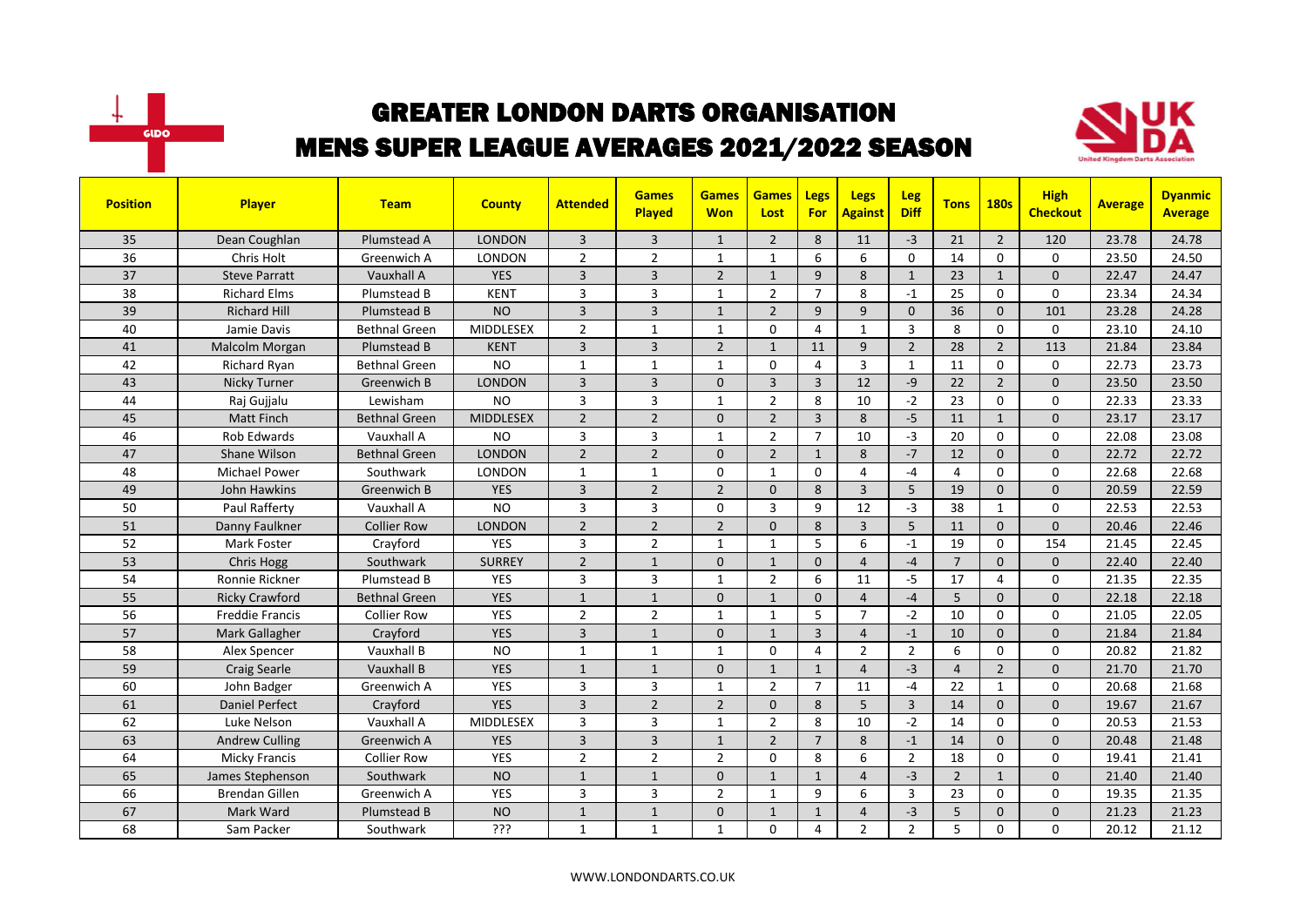



| <b>Position</b> | <b>Player</b>          | <b>Team</b>          | <b>County</b>    | <b>Attended</b> | <b>Games</b><br><b>Played</b> | <b>Games</b><br><b>Won</b> | <b>Games</b><br>Lost | <b>Legs</b><br><b>For</b> | <b>Legs</b><br><b>Against</b> | <b>Leg</b><br><b>Diff</b> | <b>Tons</b>    | <b>180s</b>  | <b>High</b><br><b>Checkout</b> | <b>Average</b> | <b>Dyanmic</b><br><b>Average</b> |
|-----------------|------------------------|----------------------|------------------|-----------------|-------------------------------|----------------------------|----------------------|---------------------------|-------------------------------|---------------------------|----------------|--------------|--------------------------------|----------------|----------------------------------|
| 69              | <b>Craig Watkins</b>   | Plumstead B          | <b>KENT</b>      | $\overline{2}$  | $\overline{2}$                | $\mathbf{0}$               | $\overline{2}$       | $\overline{3}$            | 8                             | $-5$                      | 10             | $\mathbf{1}$ | 0                              | 21.04          | 21.04                            |
| 70              | Robert Magwood         | Vauxhall B           | <b>NO</b>        | $\mathbf{1}$    | $\mathbf{1}$                  | $\Omega$                   | $\mathbf{1}$         | $\Omega$                  | $\overline{4}$                | $-4$                      | $\overline{3}$ | $\Omega$     | 0                              | 20.89          | 20.89                            |
| 71              | <b>Geoff Newbury</b>   | Vauxhall A           | <b>YES</b>       | 3               | $\overline{3}$                | $\mathbf{0}$               | 3                    | $\overline{4}$            | 12                            | -8                        | 19             | $\mathbf{0}$ | 112                            | 20.80          | 20.80                            |
| 72              | George Cox             | Crayford             | YES              | 3               | $\overline{2}$                | $\mathbf{1}$               | $\mathbf{1}$         | 6                         | $\overline{4}$                | $\overline{2}$            | 12             | $\mathbf 0$  | 100                            | 19.59          | 20.59                            |
| 73              | Wayne Brown            | Crayford             | <b>YES</b>       | $\overline{3}$  | $\mathbf{1}$                  | $\Omega$                   | $\mathbf{1}$         | $\overline{3}$            | $\overline{4}$                | $-1$                      | 5              | $\mathbf{1}$ | $\mathbf{0}$                   | 20.48          | 20.48                            |
| 74              | David Lee              | Southwark            | <b>YES</b>       | $\overline{3}$  | $\overline{3}$                | 0                          | $\overline{3}$       | $\overline{\mathbf{3}}$   | 12                            | -9                        | 9              | $\mathbf{1}$ | 0                              | 20.38          | 20.38                            |
| 75              | David Farmer           | Southwark            | <b>NO</b>        | $\overline{3}$  | $\overline{2}$                | $\Omega$                   | $\overline{2}$       | $\overline{2}$            | 8                             | $-6$                      | 11             | $\Omega$     | 0                              | 20.30          | 20.30                            |
| 76              | <b>Tony Hamit</b>      | <b>Bethnal Green</b> | LONDON           | $\mathbf{1}$    | $\mathbf{1}$                  | 0                          | $\mathbf{1}$         | $\mathbf{1}$              | $\overline{4}$                | $-3$                      | $\overline{2}$ | 0            | 0                              | 19.80          | 19.80                            |
| 77              | <b>Geroge Elvy</b>     | Vauxhall B           | <b>YES</b>       | $\overline{2}$  | $\overline{2}$                | $\mathbf{0}$               | $\overline{2}$       | $\overline{3}$            | 8                             | $-5$                      | $\overline{7}$ | $\mathbf{1}$ | $\mathbf{0}$                   | 19.74          | 19.74                            |
| 78              | Alex Fried             | Lewisham             | <b>NO</b>        | 3               | $\overline{3}$                | 0                          | 3                    | $\mathbf 0$               | 12                            | $-12$                     | 6              | 0            | 0                              | 19.70          | 19.70                            |
| 79              | <b>Steve Harold</b>    | <b>Collier Row</b>   | <b>YES</b>       | $\overline{2}$  | $\overline{2}$                | $\Omega$                   | $\overline{2}$       | $\mathbf{1}$              | 8                             | $-7$                      | 6              | $\mathbf{1}$ | $\Omega$                       | 19.67          | 19.67                            |
| 80              | Shaun Lovett           | <b>Collier Row</b>   | <b>YES</b>       | $\overline{2}$  | $\overline{2}$                | $\Omega$                   | $\overline{2}$       | $\overline{4}$            | 8                             | $-4$                      | 8              | $\Omega$     | $\Omega$                       | 19.57          | 19.57                            |
| 81              | Andrew Kennedy         | <b>Plumstead B</b>   | <b>YES</b>       | $\overline{2}$  | $\overline{2}$                | $\mathbf{0}$               | $\overline{2}$       | $\overline{4}$            | 8                             | $-4$                      | 9              | $\mathbf 0$  | 0                              | 19.45          | 19.45                            |
| 82              | <b>Richard Innes</b>   | Plumstead B          | <b>NO</b>        | $\overline{2}$  | $\overline{2}$                | 0                          | $\overline{2}$       | $\overline{4}$            | 8                             | $-4$                      | 11             | $\mathbf 0$  | 0                              | 19.29          | 19.29                            |
| 83              | Gregg Deruyter         | Vauxhall B           | <b>YES</b>       | $\overline{2}$  | $\overline{2}$                | $\mathbf{1}$               | $\mathbf{1}$         | $\overline{4}$            | $\overline{7}$                | $-3$                      | $\overline{7}$ | $\mathbf{0}$ | $\mathbf{0}$                   | 18.26          | 19.26                            |
| 84              | Michael Owens          | Crayford             | <b>WILTSHIRE</b> | 3               | $\mathbf{1}$                  | $\mathbf{1}$               | $\mathbf{0}$         | 4                         | $\overline{3}$                | $\mathbf{1}$              | 6              | $\mathbf 0$  | 0                              | 18.14          | 19.14                            |
| 85              | Jamie Loader           | Southwark            | <b>YES</b>       | $\overline{2}$  | $\overline{2}$                | $\mathbf{0}$               | $\overline{2}$       | $\mathbf{1}$              | 8                             | $-7$                      | $\overline{7}$ | $\mathbf{0}$ | 0                              | 19.08          | 19.08                            |
| 86              | Gary Holt              | Greenwich A          | YES              | $\overline{2}$  | $\overline{2}$                | 0                          | $\overline{2}$       | 6                         | 8                             | $-2$                      | 15             | $\mathbf 0$  | 0                              | 18.56          | 18.56                            |
| 87              | Paul Hart              | Vauxhall B           | <b>YES</b>       | $\mathbf{1}$    | $\mathbf{1}$                  | $\Omega$                   | $\mathbf{1}$         | $\overline{2}$            | $\overline{4}$                | $-2$                      | 6              | $\mathbf{0}$ | 114                            | 18.44          | 18.44                            |
| 88              | <b>Scott Mulgrew</b>   | Greenwich A          | <b>YES</b>       | $\mathbf{1}$    | $\mathbf{1}$                  | $\Omega$                   | $\mathbf{1}$         | $\overline{2}$            | $\overline{4}$                | $-2$                      | 5              | $\mathbf 0$  | 0                              | 18.28          | 18.28                            |
| 89              | <b>Earl Grant</b>      | Lewisham             | <b>NO</b>        | $\overline{3}$  | $\overline{3}$                | $\Omega$                   | $\overline{3}$       | $\overline{2}$            | 12                            | $-10$                     | 9              | $\Omega$     | $\overline{0}$                 | 18.27          | 18.27                            |
| 90              | Jozsef Varga           | Vauxhall B           | <b>NO</b>        | $\overline{2}$  | $\overline{2}$                | $\mathbf{1}$               | $\mathbf{1}$         | $\overline{7}$            | 6                             | $\mathbf{1}$              | 10             | 0            | 101                            | 16.78          | 17.78                            |
| 91              | <b>Henry Baptiste</b>  | Vauxhall B           | <b>NO</b>        | $\overline{2}$  | $\overline{2}$                | $\mathbf{0}$               | $\overline{2}$       | $\mathbf{1}$              | 8                             | $-7$                      | 11             | $\mathbf{1}$ | 0                              | 17.68          | 17.68                            |
| 92              | <b>Curtis Donnelly</b> | Greenwich A          | <b>YES</b>       | $\overline{2}$  | $\mathbf{1}$                  | 0                          | $\mathbf{1}$         | $\overline{2}$            | $\overline{4}$                | $-2$                      | $\overline{3}$ | $\mathbf 0$  | 0                              | 15.39          | 15.39                            |
| 93              | <b>Paul Butler</b>     | Southwark            | <b>NO</b>        | 3               | $\mathbf{1}$                  | $\mathbf 0$                | $\mathbf{1}$         | $\mathbf{0}$              | $\overline{4}$                | $-4$                      | $\overline{2}$ | $\Omega$     | $\Omega$                       | 14.35          | 14.35                            |
| 94              | <b>Steven Williams</b> | Vauxhall B           | <b>NO</b>        | $\overline{2}$  | $\overline{2}$                | $\Omega$                   | $\overline{2}$       | $\Omega$                  | 8                             | -8                        | $\overline{2}$ | $\Omega$     | $\Omega$                       | 13.50          | 13.50                            |
| 95              | Danny Winmill          | <b>Bethnal Green</b> | <b>NO</b>        | $\mathbf{1}$    | $\mathbf{0}$                  | $\mathbf{0}$               | $\mathbf{0}$         | $\mathbf{0}$              | $\mathbf{0}$                  | $\mathbf{0}$              | $\mathbf{0}$   | $\mathbf 0$  | 0                              | 0.00           | 0.00                             |
| 96              | Joe Russell            | <b>Collier Row</b>   | <b>ESSEX</b>     | $\mathbf{1}$    | $\Omega$                      | $\Omega$                   | $\Omega$             | $\mathbf 0$               | $\Omega$                      | $\Omega$                  | $\Omega$       | $\mathbf 0$  | 0                              | 0.00           | 0.00                             |
| 97              | <b>Ryan Francis</b>    | Crayford             | <b>YES</b>       | $\mathbf{1}$    | $\mathbf{0}$                  | $\mathbf 0$                | $\mathbf{0}$         | $\mathbf{0}$              | $\Omega$                      | $\Omega$                  | $\Omega$       | $\mathbf{0}$ | 0                              | 0.00           | 0.00                             |
| 98              | Charlie Jones          | Greenwich B          | <b>YES</b>       | $\mathbf{1}$    | $\Omega$                      | $\Omega$                   | $\Omega$             | $\Omega$                  | $\Omega$                      | $\Omega$                  | $\Omega$       | $\Omega$     | 0                              | 0.00           | 0.00                             |
| 99              | Danny Brown            | <b>Bethnal Green</b> | <b>LONDON</b>    | $\Omega$        | $\Omega$                      | $\Omega$                   | $\Omega$             | $\Omega$                  | $\Omega$                      | $\Omega$                  | $\Omega$       | $\Omega$     | 0                              | 0.00           | 0.00                             |
| 100             | Jack Boon              | <b>Bethnal Green</b> | <b>YES</b>       | 0               | 0                             | 0                          | $\mathbf 0$          | 0                         | 0                             | 0                         | $\mathbf 0$    | $\mathbf 0$  | 0                              | 0.00           | 0.00                             |
| 101             | Ernest Hodgson         | <b>Collier Row</b>   | <b>NO</b>        | 0               | $\mathbf{0}$                  | 0                          | 0                    | $\mathbf{0}$              | $\mathbf 0$                   | $\mathbf{0}$              | $\Omega$       | $\mathbf 0$  | 0                              | 0.00           | 0.00                             |
| 102             | <b>Tommy Sanwell</b>   | Plumstead A          | LONDON           | 0               | 0                             | $\Omega$                   | $\Omega$             | $\mathbf 0$               | $\Omega$                      | $\Omega$                  | $\Omega$       | $\Omega$     | $\Omega$                       | 0.00           | 0.00                             |